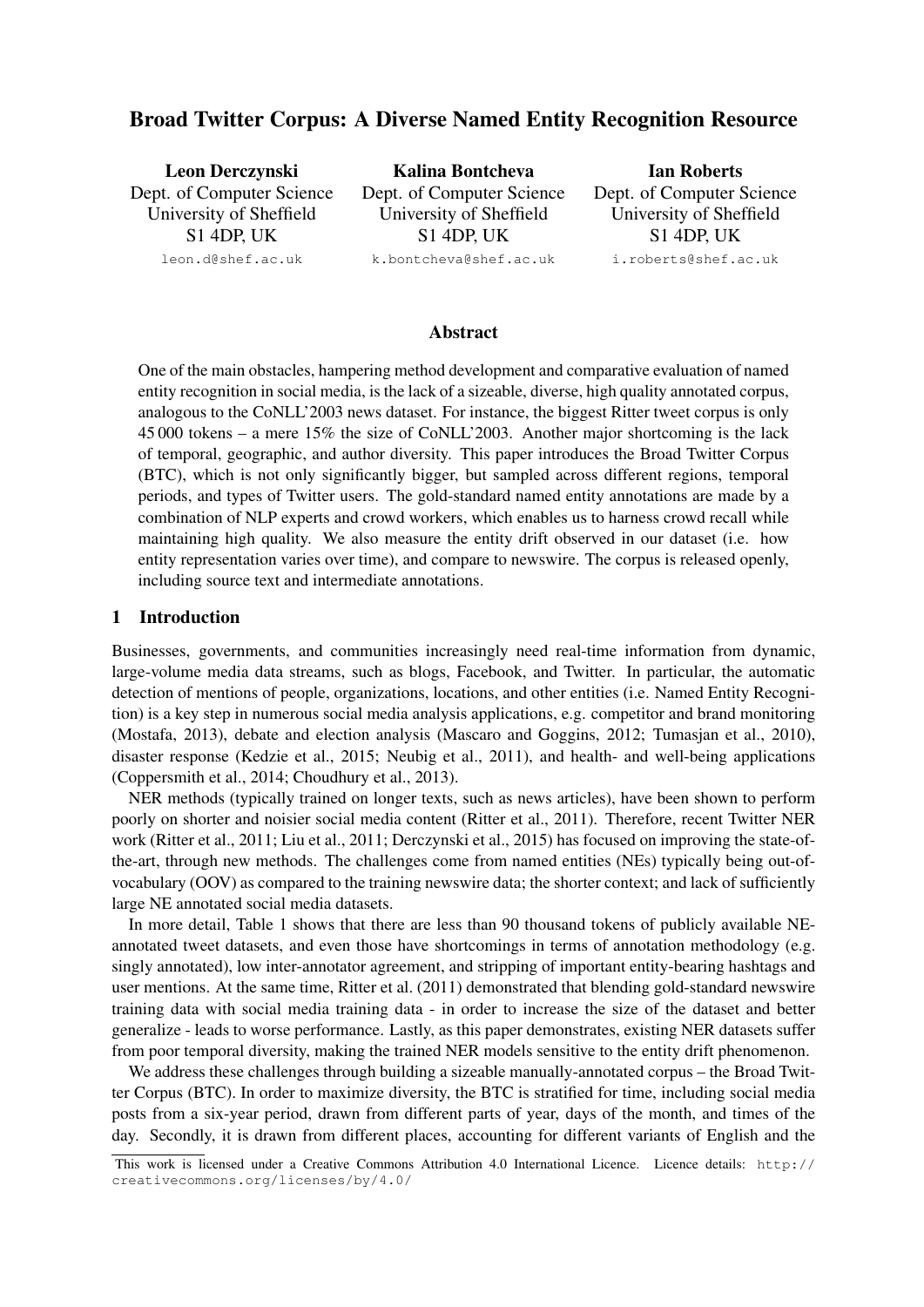| <b>Corpus</b>               | Tokens | <b>Entity schema</b> | <b>Annotator</b> type | Annotator qtv. | <b>Notes</b>              |
|-----------------------------|--------|----------------------|-----------------------|----------------|---------------------------|
| Finin et al. $(2010)$       | 7К     | PLO $(3)$            | Crowd only            | Multiple       | Low IAA (Fromreide, 2014) |
| Ritter et al. $(2011)$      | 46K    | Freebase (10)        | Expert                | Single         | IAA unavailable           |
| Liu et al. $(2011)$         | 12K    | $PLO(3) + Product$   |                       |                | Private corpus            |
| Rowe et al. (2013)          | 29K    | $PLO(3) + Misc$      | Expert                | Multiple       | No hashtags/usernames     |
| <b>Broad Twitter Corpus</b> | 165K   | PLO(3)               | Expert + Crowd        | Multiple       | Source JSON available     |

Table 1: Characteristics of openly-available social media NER corpora. PLO standards for Person, Location, Organization NE types.

different entities found in various regions of the English-speaking world. Finally, it is partially socially segmented, including reactions to news stories, non-professional content, and text from the "twitterati".

The corpus is made freely available in various formats; the source text is included under Twitter's revised 2015 licensing guidelines, as are the intermediate annotations.

### 2 Corpus Construction

The goal of the corpus is to provide a representative example of named entities in social media. Social media is said to contain more variance than some other text types, like newswire. It certainly is authored by a broader demographic than newswire (Eisenstein, 2013), and contains a variety of styles and formality registers, unlike other user-generated content such as Youtube comments or SMS (Hu et al., 2013). Changes in general discourse subject are also said to present more quickly in social media, creating topic shifts of both greater magnitude and higher frequency than other text types. We focus on Twitter, using this as the "model organism" of social media text (Tufekci, 2014), to assemble a corpus that is capable of catching these variances.

#### 2.1 Annotation Scheme

The BTC corpus is divided into segments, where the documents within each segment share a common theme (see Table 2). The documents consist of the social media message  $-$  i.e. tweet  $-$  complete with its JSON metadata. The text of the tweet is then annotated with into sentences and tokens, using the TwitIE tokenizer (Bontcheva et al., 2013).

Tokenisation presents some issues in tweets. Classic schemas like PTB do not work well with constructs like smilies or URLs. To address this, we use the TwitIE tokeniser (Bontcheva et al., 2013) which is roughly based on TweetMotif and the twokeniser tool (O'Connor et al., 2010). Of note, we separate the preceding symbol in mentions and hashtags (the @ or # characters) as a distinct token, but still include this in entity spans.

The main question was which entity classes should be covered in the corpus. Some Twitter corpora have used ten top-level Freebase categories (Bollacker et al., 2008; Ritter et al.,  $2011$ <sup>1</sup> or have included products (see Table 1). For expert-based annotation methodologies Hovy (2010) recommend at most ten, ideally seven, categories. In crowdsourcing, successful tasks tend to present even fewer choices – in most cases between two and five categories (Sabou et al., 2014).

Therefore, we chose to focus on the three most widely used entity categories: Person, Location, and Organization (Table 1). Apart from being well understood by annotators, these three categories offer straightforward mapping to the other existing Twitter datasets, so all could be used in combination, as training data, if needed. An initial pilot (Bontcheva et al., 2014a) also included a fourth class, "Product", but crowd workers struggled to annotate these correctly and with good recall, so they were dropped.

For polysemous entities, our guidelines instructed annotators to assign the entity class that corresponds to the correct entity class in the given context. For example, in "*We're driving to Manchester*", Manchester is a location, but in "*Manchester are in the final tonight*", it is a sports club – an organization.

Special attention is given to username mentions. Where other corpora have blocked these out (Rowe et al., 2013) or classified them universally as person (Ritter et al., 2011), our approach is to treat these as named entities of any potential class. For example, the account belonging to Manchester United football club would be labeled as an organization.

<sup>&</sup>lt;sup>1</sup>Categories used: company, facility, geo-location, movie, music artist, person, product, sports team, TV show and other.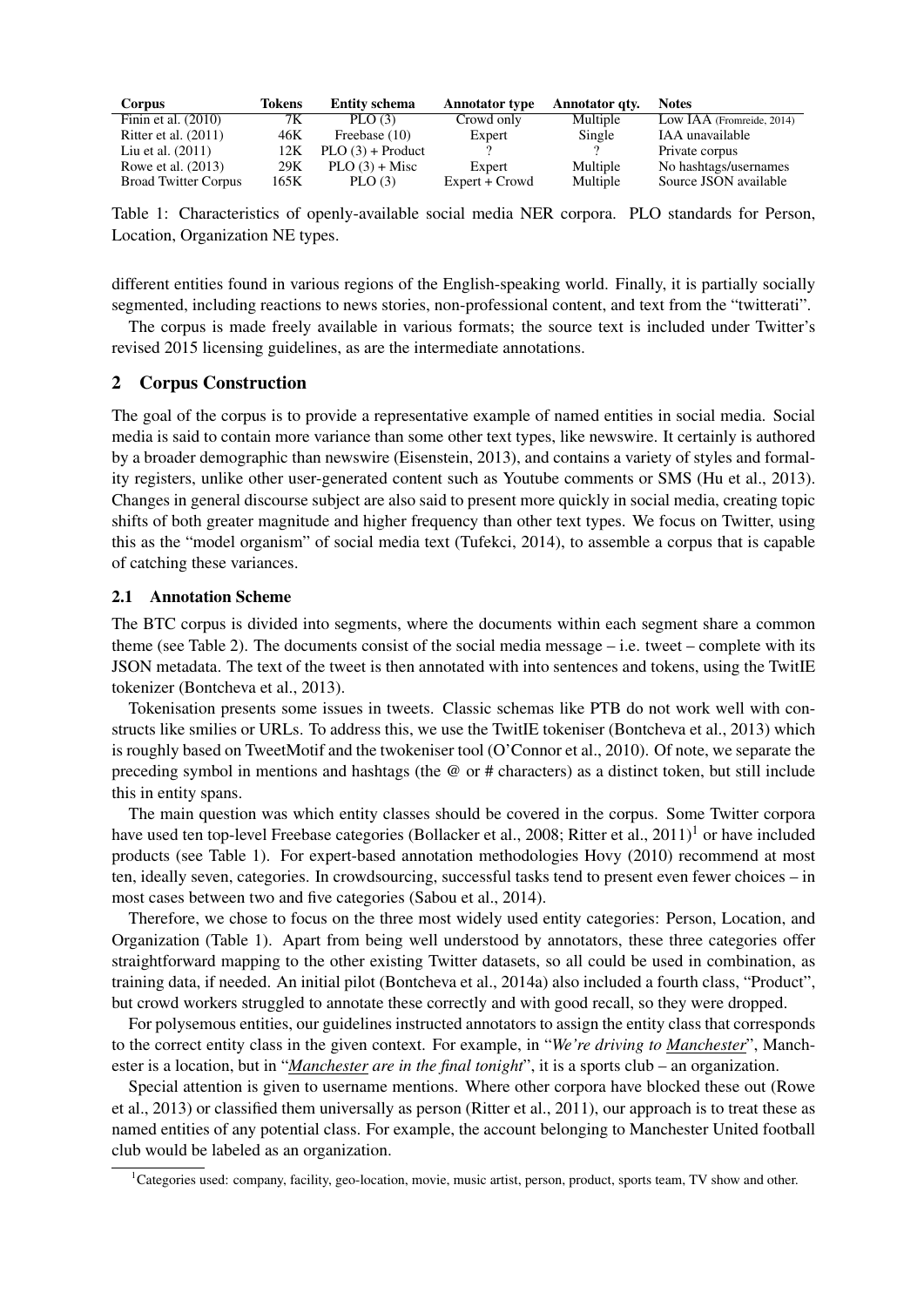| <b>Section</b> | Region     | <b>Collection period</b> | <b>Description</b>       | <b>Annotators</b> | # Tweets |
|----------------|------------|--------------------------|--------------------------|-------------------|----------|
| A              | UK         | 2012.01                  | General collection       | Expert            | 1000     |
| B              | UK         | 2012.01-02               | Non-directed tweets      | Expert            | 2000     |
| E              | Global     | 2014.07                  | Related to MH17 disaster | Crowd & expert    | 200      |
| F              | Stratified | 2009-2014                | Twitterati               | Crowd & expert    | 2000     |
| G              | Stratified | 2011-2014                | Mainstream news          | Crowd & expert    | 2351     |
| H              | $Non-UK$   | 2014                     | General collection       | Crowd & expert    | 2000     |

Table 2: Segments of the corpus. A region of "stratified" indicates that data was taken from six regions in the English-speaking world that had a sufficient crowdsourcer workforce to ensure annotator diversity.

#### 2.2 Corpus Diversity

In order to maximize diversity of English social media content, our methodology samples tweets along three dimensions: spatial, temporal and social.

The spatial dimension aims to account for linguistic variation in social media across English-speaking countries. In particular, the discussed entities vary from one region to the next, e.g *Justin Trudeau* in Canada vs. *Theresa May* – in the UK. For these reasons, data is collected from the USA, the UK, New Zealand, Ireland, Canada and Australia.<sup>2</sup>

The temporal dimension is key for being able to make models more resilient towards temporal entity drift (Masud et al., 2010; Magdy and Elsayed, 2016), i.e. the change in entities mentioned at different time periods. For example, *George Bush* or *Pamela Anderson* in the 1990s vs Angelina Jolie and Tiger Woods in 2010, or Santa near Christmas and Guy Faulks in UK tweets in the early winter.

We aim to capture this drift in the BTC by collecting posts over a number of years,<sup>3</sup> as well as being taken from different times of years, days in the month, and times of day. In contrast, previous social media NE corpora were gathered during narrow contiguous time periods (Ritter et al., 2011).

The final, social dimension again aims to account for variation in linguistic styles across different kinds of Twitter users. For instance, verbal communication behaviors such as g-dropping are often copied into typed social media messages (Eisenstein et al., 2010). To try to capture these, the corpus collects data from different segments, explicitly taking in content from well-known public figures, news outlets, wellknown social media figures, plus a large volume of randomly-selected posts.

#### 2.3 Corpus Segmentation

The dataset is organized into multiple segments (Table 2) to reflect the diversity criteria and annotation approach (expert vs. crowd). English tweets were filtered using langid.py (Lui and Baldwin, 2012).

Segment A comprises a random sample of UK tweets, collected after New Year, annotated by multiple NLP experts. This data was used for calibration, so includes both expert input and crowd correction.<sup>4</sup>

**Segment B** is similar to segment A. In this segment we focused on non-directed tweets  $-$  i.e. those that are not private replies and so do not begin with a username mention. These were found to be more likely to contain a named entity based on sampling the Ritter et al. (2011) corpus.

Segment E is a small sample focused on a specific event, the crash of flight MH17 over Ukraine. It contains commentary from different places and social levels, contributing different kinds of language and reactions. The entities here have a wide range and are generally from outside the English-speaking world, often instead being Ukrainian, Dutch or Malaysian. This provides needed diversity in names, as well as examples of L2 English language use around NEs (i.e., from non native speakers).

Segment F comprises content from popular individuals that provide twitter-based commentary – the "twitterati". These are stratified across the six English-speaking regions listed above, as well as a general global section. Authors are from the worlds of celebrity, music, politics, sports, journalism; they are a

<sup>&</sup>lt;sup>2</sup>While there are other countries with English as a first language, such as Botswana and Singapore, we were constrained by the number of local crowd workers we could access (see Section 3.1).

 $3$ Taken from an archive of Twitter "garden hose" data, a fair 10% sample (Kergl et al., 2014).

<sup>&</sup>lt;sup>4</sup>The crowd correction is via feedback from its use as gold test data; see Section 3.1.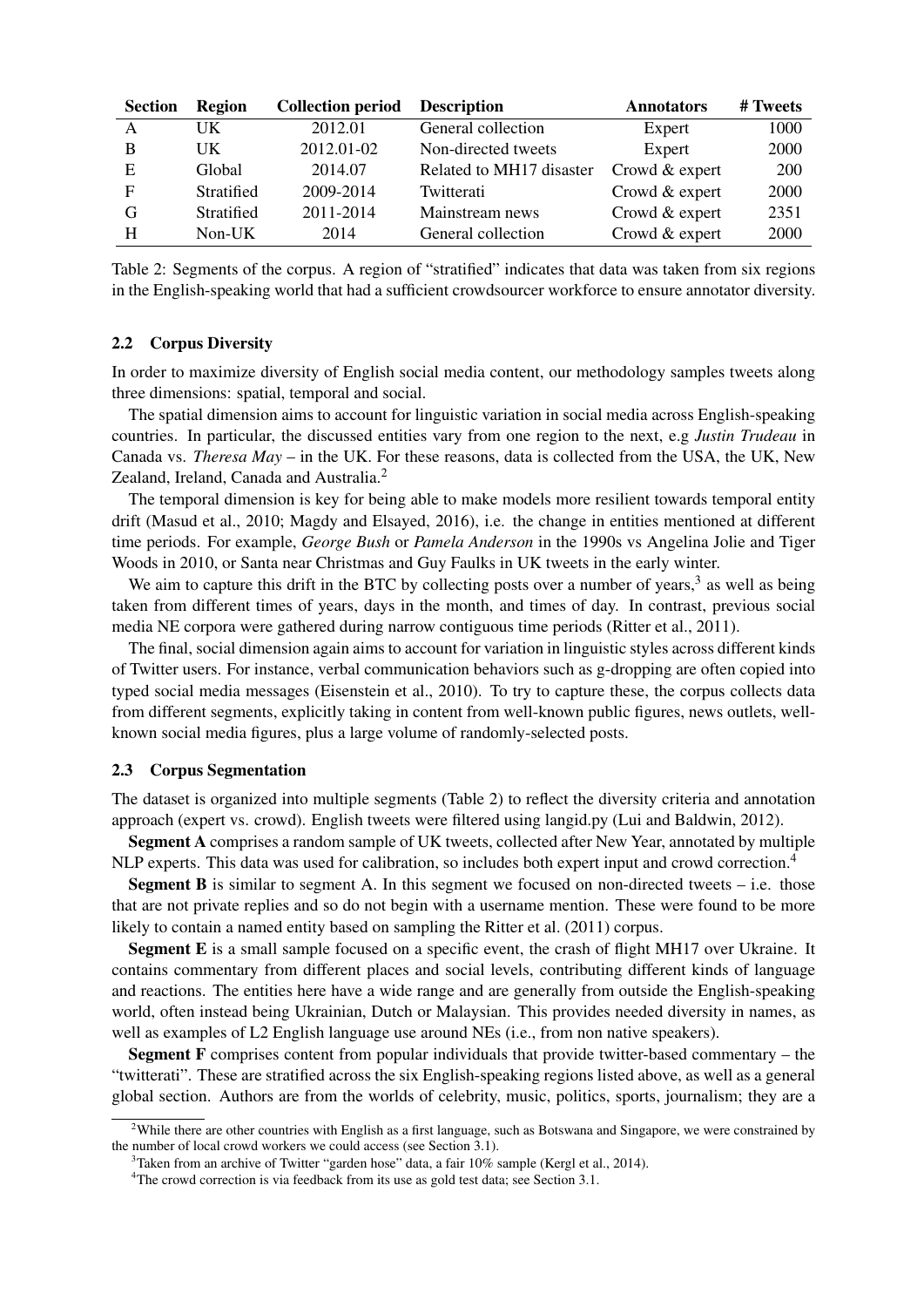|        | Annotator group Recall over final annotations F1 Agreement |       |
|--------|------------------------------------------------------------|-------|
| Expert | 0.309                                                      | 0.835 |
| Crowd  | 0.837                                                      | 0.350 |

Table 3: Comparison of expert and crowd annotators over segment A, for calibration. Note higher recall but lower agreement in crowd. Agreement is F1 lenient with micro-averaging.

mix of both principals in the fields and also commentators. This content is reasonably unique to social media, often being too low-impact, speculative or controversial to reach mainstream news.

Segment G contains, in contrast, tweets from mainstream news in the six English-speaking regions, e.g. CNN in the US, SMH in Australia, RTE in Ireland, CBC in Canada and so on. Many local outlets that do not have an international edition are also included.

Segment H is the most varied. To balance the UK bias of segment B, this segment excludes tweets of UK origin (according to the Twitter metadata). The segment is stratified for month of year, time of day, and day of week, giving an even spread over many temporal cycle types in the collection period.

### 3 Annotation Process

To make annotation scalable and of high quality, while ensuring sufficient annotator variety, corpus annotation was carried out using a mix of NLP experts and paid-for crowdsourcing. The annotation process follows general best practices in crowdsourced corpus annotation (Callison-Burch and Dredze, 2010; Alonso and Lease, 2011; Sabou et al., 2014). For example, task design is kept clean (a critical factor, more important than e.g. interface language – (Khanna et al., 2010)), and the process developed over pilot and refinement iterations.

Tasks were built in GATE and jobs automatically managed through through Crowdflower (Bontcheva et al., 2014b). First segments were entirely annotated and adjudicated by experts as calibration. To maximize annotator focus, images attached to tweets or featuring in content (e.g. news stories) linked to from tweets are shown alongside the task, for worker priming (Morris et al., 2012).

A majority of crowd workers use crowd work as their primary income. We calculate task mean completion times and reward work so that it pays *above* the minimum wage in our country.

#### 3.1 Annotator recall

To annotate text with diverse content, annotators with diverse knowledge are needed. Typical named entity cues, such as capital first letters, are often missing in social media; extra knowledge is one way of compensating for these. We introduce the concept of "annotator recall", which describes the ability of annotators to identify NE mentions, partly based on their own knowledge. The breadth of social media content makes annotation harder for experts. For example, none of the experts we asked during annotation (or the attendees of talks we gave on the topic) could initially explain the entity *KKTNY* in the text "*KKTNY in 45mins!!!!!*", without referring to external resources. However, the crowd, being more diverse, was sometimes able to identify and ground this expression.<sup>5</sup>

To assess annotator recall, we compared expert and crowd annotation over segment A. First, this segment was annotated by a mixture of expert annotators, with each document doubly-annotated and results expert adjudicated. Crowd annotators were then also asked to annotate this data using the same guidelines, and the results compared, shown in Table 3.

In general, the crowd found more entities than experts (Table 3). That is to say, crowd recall over the oracle annotation of the data was higher. However, agreement was lower in the crowd. This was handled by including human expert adjudication over all segments. Further, to improve corpus-level knowledge diversity, each worker was limited to a maximum of 50 tasks.<sup>6</sup> Details of the adjudication process are given in Section 3.2.

 $5$ The entity colloquially refers to a television program, "Kim and Kourtney Take New York"; from Ritter et al. (2011) data. <sup>6</sup>Each task involves annotating five tweets for one entity type; each tweet was annotated by five to seven different workers.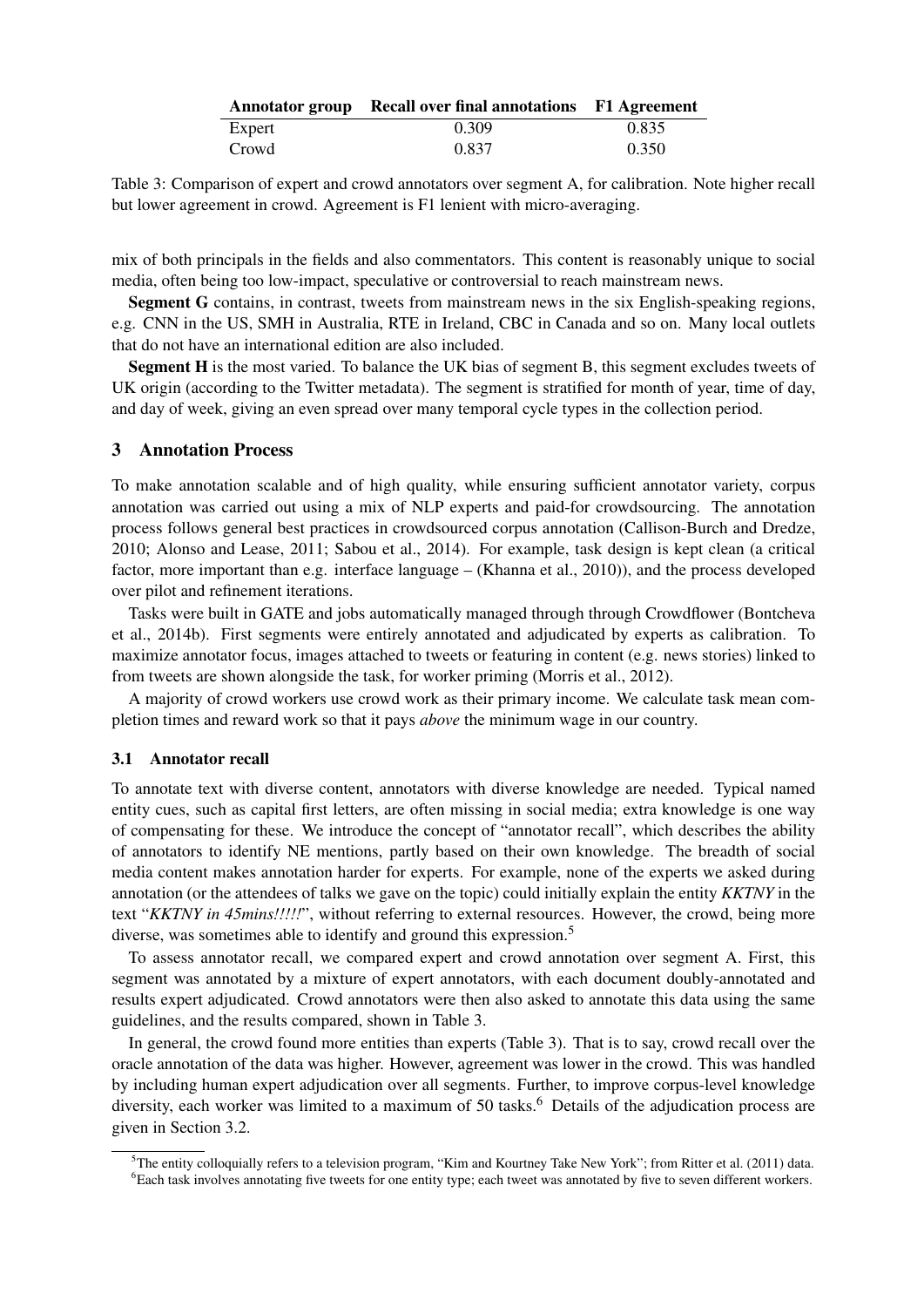| <b>Agreement level</b> | IAA (max-recall vs. expert) | <b>IAA</b> (naïve) |          | Feature      | Count   |
|------------------------|-----------------------------|--------------------|----------|--------------|---------|
|                        |                             |                    |          | Documents    | 9 5 5 1 |
| Whole document         | 0.839                       | n/a                | Dataset  | Tokens       | 165 739 |
| Person entity          | 0.920                       | 0.799              |          |              |         |
| Location entity        | 0.963                       | 0.861              |          | Person       | 5 2 7 1 |
|                        |                             |                    |          | Location     | 3 1 1 4 |
| Organization entity    | 0.936                       | 0.954              | Entities | Organization | 3 7 3 2 |
| All entities           | 0.940                       | 0.877              |          |              |         |
|                        |                             |                    |          | Total        | 12.117  |

Table 4: Inter-annotator agreement breakdown.

Table 5: Corpus size statistics

After merging in these crowd annotations, a random set of 100 documents were taken from this segment and used as gold test data in later tasks. Gold test data is used to assess performance of individual workers online, by being seeded among real annotation tasks. Performance on gold test data estimates the quality of an annotator's work. Annotators are made aware of results of this process and can highlight incorrect gold test data. The gold test data also provides qualification training for workers; they must perform well on gold test data before accessing real tasks. This gold test set was used throughout the remainder of the corpus annotation, providing quality control and crowd annotator training.

Spatial variation also played a role in crowd annotator recall. Based on the crowd vs. expert comparison data, there were multiple cases where the annotation was deemed "easy" by experts, but the crowd would still miss it. Investigation suggested that annotators based in the same country as the origin tweet had better recall on these entities. Conversely, annotators working on documents from other countries had lower recall. As matched geographic contexts tend to produce better results, during annotation, the geographically stratified parts of corpora were issued only to crowd workers in the same region, in order to maximize recall and local knowledge.

#### 3.2 Adjudication

Adjudication is an important step in refining annotator data. In the case of crowdsourced annotations, further economies of scale can be afforded by automating adjudication; tools already exist for this, such as MACE (Hovy et al., 2013). However, auto-adjudication is poorly equipped to handle exceptional circumstances; further, it is hard to judge its impact without human intervention. The construction of the BTC involved a combination of automatic and human adjudication.

Primarily, we found there were problems with recall. Often, only a single crowd worker or expert would annotate a given (correct) entity. Under traditional agreement-based measures, this singleton annotation would be in the minority, and so likely removed in a typical adjudication step. Given our and others' experiences with annotator recall and diversity (Balog et al., 2012; Difallah et al., 2013), we find this method inappropriate. Further, this annotator behavior has implications for inter-annotator agreement (IAA); perfectly adequate aggregate annotations will nevertheless have reduced agreement. Therefore, naïve IAA measures (such as Fleiss'  $\kappa$ ) risk under-reporting multiple annotator performance in high-diversity text. Also, while IAA is sometimes used as a correlate of task understanding, here it also reflects annotator world knowledge.

Workers are continually monitored using 100 documents from segment A, which removes workers having too low performance on reference tasks. This ensures annotator quality while simultaneously permitting variance in annotator knowledge.

To manage annotator sparsity (see Section 3.1), we experimented with a simple automatic adjudication rule. Any time a span is annotated by a worker, that span is placed in the final set. Adjacent annotations of the same type are concatenated. This is the "max-recall" method. We apply max-recall to all original expert and crowd annotations; then, an expert adjudicator evaluates annotator max-recall output to provide a final gold version. Hapax legomena are not unusual, given the diverse subject matter, though only retained after best-effort verification by the expert. Agreement figures are given in Table 4, as well as standard annotator performance.

In our experiments, we measured naïve IAA as the proportion of annotators agreeing on each token of an entity. This gives a per-entity agreement figure. The per-entity is then micro-averaged across the entire corpus, to show the level of annotator agreement, with some ability to account for variance in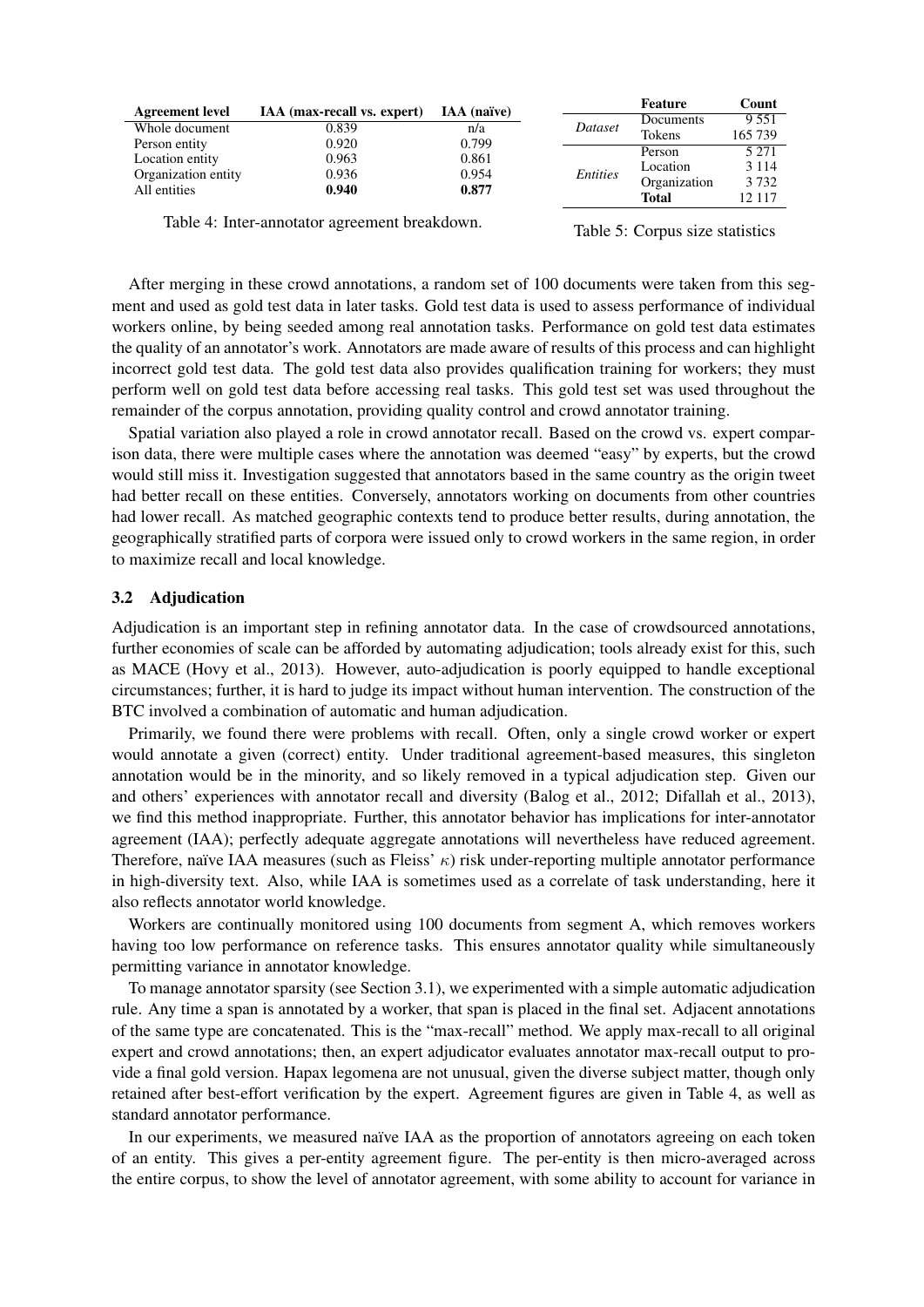entity bounds. This method does not give generous score, but fits our scenario of having many annotators, which makes pairwise comparison awkward. Indeed, even under this measurement regime, IAA levels were respectable.

### 3.3 Results

In total, the final corpus contained 9 551 documents. In these, there were 165K tokens and 12K entity mentions. Details are given in Table 5; the comparison of this dataset to other social media named entity corpora is in Table 1. Over the annotation process, we collected 125K annotations from 755 workers. These comprised eight experts and a total of 747 crowd workers. Inter-annotator agreement was 0.94, with max-recall autoadjudication followed by a final expert confirmation adjudication step.

# 4 Drift Analysis

We have described three dimensions for variation: temporal, spatial, and social. This section examines the difference in entities found across the corpus.

| Year            | 1996 | 2009 | 2010 | 2011 | 2012 | 2013 | 2014 |
|-----------------|------|------|------|------|------|------|------|
| Our corpus      |      |      |      | 127  | 2414 | 275  |      |
| Ritter $(2011)$ |      |      | 6902 |      |      |      |      |
| CoNLL'03        | 358  |      |      |      |      |      |      |

Table 6: Volume of tweets in corpus by year; darker background means higher volume.

### 4.1 Data Selection Comparison

The selection of texts affects the kinds of entities and entity contexts that will be found. Getting a good range is important, as discussed in Section 2. The corpus aims to establish a good spatial, temporal and social range of NEs. This section describes the variation present in the corpus along each of these dimensions, and compares it to two other major NER datasets: the CoNLL 2003 shared task data (Tjong Kim Sang and Meulder, 2003), and Ritter et al. (2011)'s NER data.<sup>7</sup> The other social media corpora mentioned earlier are distributed as plain text, without timestamps or messages IDs, which precludes their analysis.

The temporal distribution is described and compared to the CoNLL2003 and Ritter datasets by year (Table 6), month (Table 7), day of month (Table 8), day of week (Table 9), and time of day (Table 10). $8$ Temporal data is based on the local time. Note that both the Ritter and CoNLL data are confined to narrow ranges, the former having been collected in a short period on one day, and the latter having training data from a few days in the summer of 1996 and test data from later the same year (6/7 December). These two corpora are therefore constrained to anachronistic terminology, with the Ritter data also having socially constrained data (i.e., it is only from people active during one Friday evening – September 17, 2010).

### 4.2 Spatial Entity Diversity

Different regions are likely to mention different entities. The corpus contains two segments that are subdivided into various country-specific strata. To measure the spatial diversity of named entities, we compare the density of entity mentions that are specific to each region, against the rest of the segment.

 $^7$ Many thanks to Alan Ritter for providing references to the original tweet IDs, which allowed this metadata to be captured. <sup>8</sup>No time of day data was present in the CoNLL dataset.

| Month           |           |  | Jan Feb Mar Apr May |   |                | Jun Jul Aug Sep Oct Nov Dec                      |  |            |
|-----------------|-----------|--|---------------------|---|----------------|--------------------------------------------------|--|------------|
| Our corpus      |           |  |                     |   |                | 2308 68 502 862 1074 1056 1321 850 342 419 23 21 |  |            |
| Ritter $(2011)$ | $\bigcup$ |  | $\theta$            | 0 | $\overline{0}$ | 6902                                             |  | $\bigcirc$ |
| CoNLL'03        |           |  |                     |   | 1131           |                                                  |  | 224        |

Table 7: Volume of tweets in corpus by month; darker background means higher volume.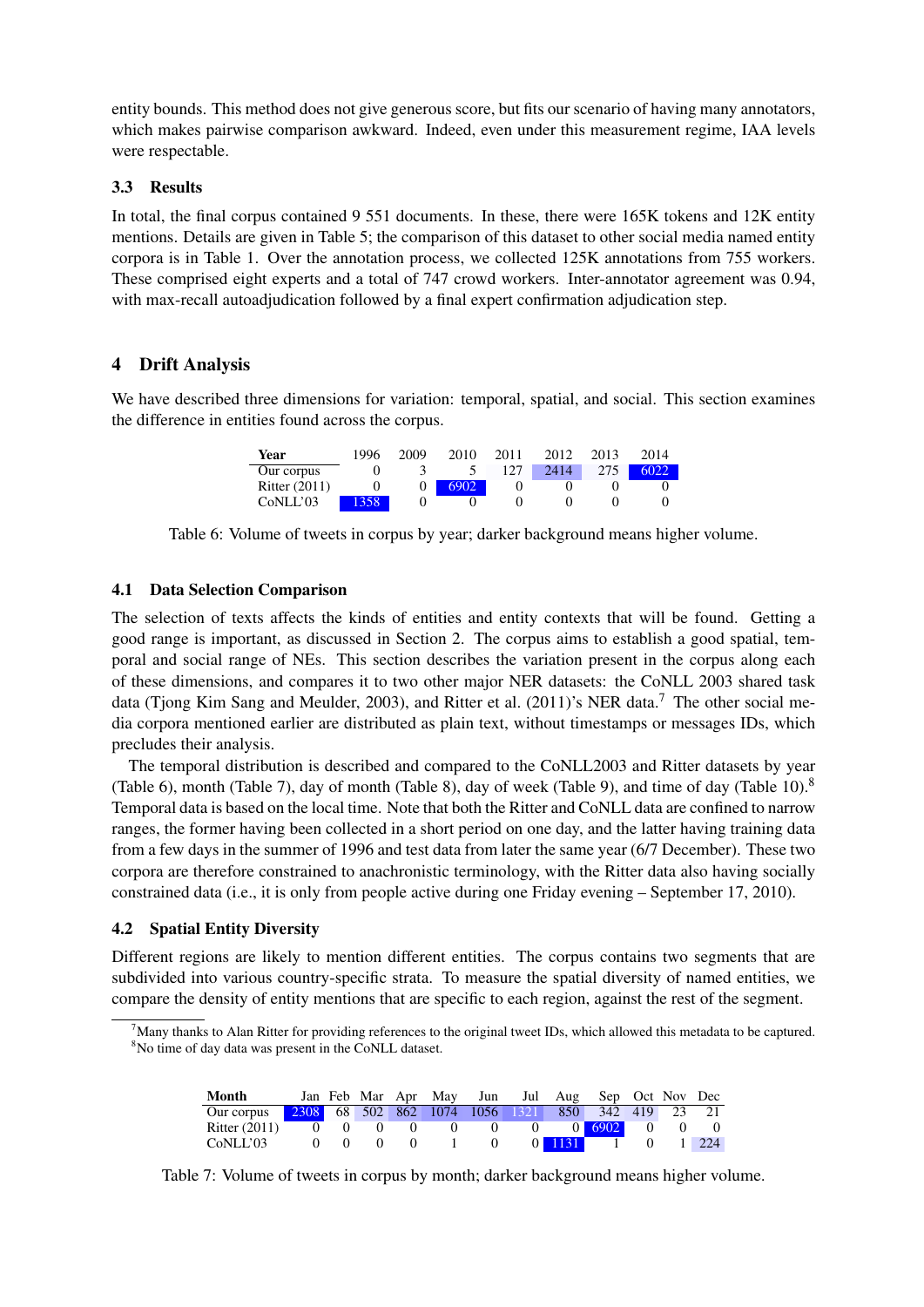| <b>Day of month</b> 1 2 3 4 5 6 7 8 9 10 11 12 13 14 15 16 17 18 19 20 21 22 23 24 25 26 27 28 29 30 31                                |  |  |  |  |  |  |  |  |  |  |  |  |  |  |  |  |
|----------------------------------------------------------------------------------------------------------------------------------------|--|--|--|--|--|--|--|--|--|--|--|--|--|--|--|--|
| Our corpus 559 162 187 163 186 191 541 174 187 197 200 545 201 165 274 265 905 276 254 253 203 170 667 304 217 273 303 250 207 230 137 |  |  |  |  |  |  |  |  |  |  |  |  |  |  |  |  |
|                                                                                                                                        |  |  |  |  |  |  |  |  |  |  |  |  |  |  |  |  |
| CONLL'03 1 0 0 0 8 $\frac{165}{165}$ 51 0 0 0 0 0 0 0 0 0 0 0 0 0 0 0 7 125 103 66 85 111 121 168 130 107 110                          |  |  |  |  |  |  |  |  |  |  |  |  |  |  |  |  |

Table 8: Volume of tweets in corpus by day of month; darker background means higher volume.

| Weekday         | Mon | Tue           | Wed                 | Thu      | Fri  |          | Sat Sun |
|-----------------|-----|---------------|---------------------|----------|------|----------|---------|
| Our corpus      | 999 |               | 1115 2062 2016 1019 |          |      | 1027 608 |         |
| Ritter $(2011)$ |     |               |                     | $\Omega$ | 6902 |          |         |
| CoNLL'03        | 111 | $122^{\circ}$ | 174                 | $262$    | 376  | 227      | 86      |

| <b>Time of day</b> morning afternoon evening night |          |           |           |          |
|----------------------------------------------------|----------|-----------|-----------|----------|
| Our corpus                                         |          | 1873 3299 | 2156 1518 |          |
| <b>Ritter</b> (2011)                               | $\theta$ | $\Omega$  | 6902      | $\Omega$ |

Table 9: Volume of tweets in corpus by day of week.

Table 10: Volume of tweets by time of day.

Novel entities are calculated as the proportion of all entities that occur uniquely in one region. This is based on the assumption that if entities are distributed evenly across the world, i.e. region has no effect, then entity mentions sampled from any given region will roughly match the total. Conversely, if entity mentions do vary by region, then the proportion of novel entities in any coherent region will be higher. For calibration, we also include the global portion of segment F and all of the global segment H. Singleton mentions are removed to smooth the data. Results are given in Table 11, showing high regional variance. Most regions' surface forms are novel, i.e. unique to that region; the U.S. may have the lowest proportion of novel NEs because U.S. users make up a large proportion of global users. The "global" category has the largest size. This is required to give a broad enough picture of globally common entities to make inter-regional comparisons meaningful. The side effect a disproportionate novel part.

### 5 Entities in Social Media

Having examined diversity in the underlying text, we next analyze characteristics of entities. We qualitatively examine surface forms, and compare entity distribution in social media to that in newswire.

#### 5.1 Common Surface Forms

Table 12 presents the most frequent surface forms in our corpus and also in the CoNLL'03 NER annotated data. The latter comes from news, based on the RCV1 corpus, which is largely US-based newswire from the 1990s (Rose et al., 2002) written by white working-age men (Eisenstein, 2013).

Temporal concept drift (Masud et al., 2010) is evident here. For example, the most frequentlymentioned person entities have different surface forms, while referring to the same concept. The lexical representation of "the President of the US" has changed from *Clinton* to *Obama*. Similarly, the leader of Russia is present but with a different word; *Yeltsin* in the older newswire, *Putin* in modern social media.

The top locations mentioned remain largely the same level and granularity, being countries that are major actors on the global scale or in the Anglosphere. Extra presence in the social media data of items like *Dublin*, *Ontario* and *Melbourne* may be attributable to our sampling, which more evenly distributed across English speaking nations than a population-weighted or social media presence-weighted approach.

We also see that celebrity figures, such as *@justinbieber* and *Kate Middleton*, are more prevalent in the social media top ranking – as are journalists, such as *@timhudak* and *David Speers*. However, the CoNLL data does contain a large number of sportsmen, as it is rich in cricket reportage; e.g. *Wasim*

9 Segment E has Russian and Ukrainian media coverage, promoting mentions of this entity. This excludes RT as "retweet".

| Region               | <b>Distinct surface forms</b> | Forms only in this category | % Novel |
|----------------------|-------------------------------|-----------------------------|---------|
| Australia            | 116                           | 95                          | 81.90   |
| Canada               | 109                           | 94                          | 86.24   |
| Ireland              | 105                           | 83                          | 79.05   |
| New Zealand          | 58                            | 52                          | 89.66   |
| United Kingdom       | 203                           | 144                         | 70.94   |
| <b>United States</b> | 135                           | 84                          | 62.22   |
| Global               | 628                           | 582                         | 92.68   |

Table 11: Proportions of entities specific to individual regions on social media.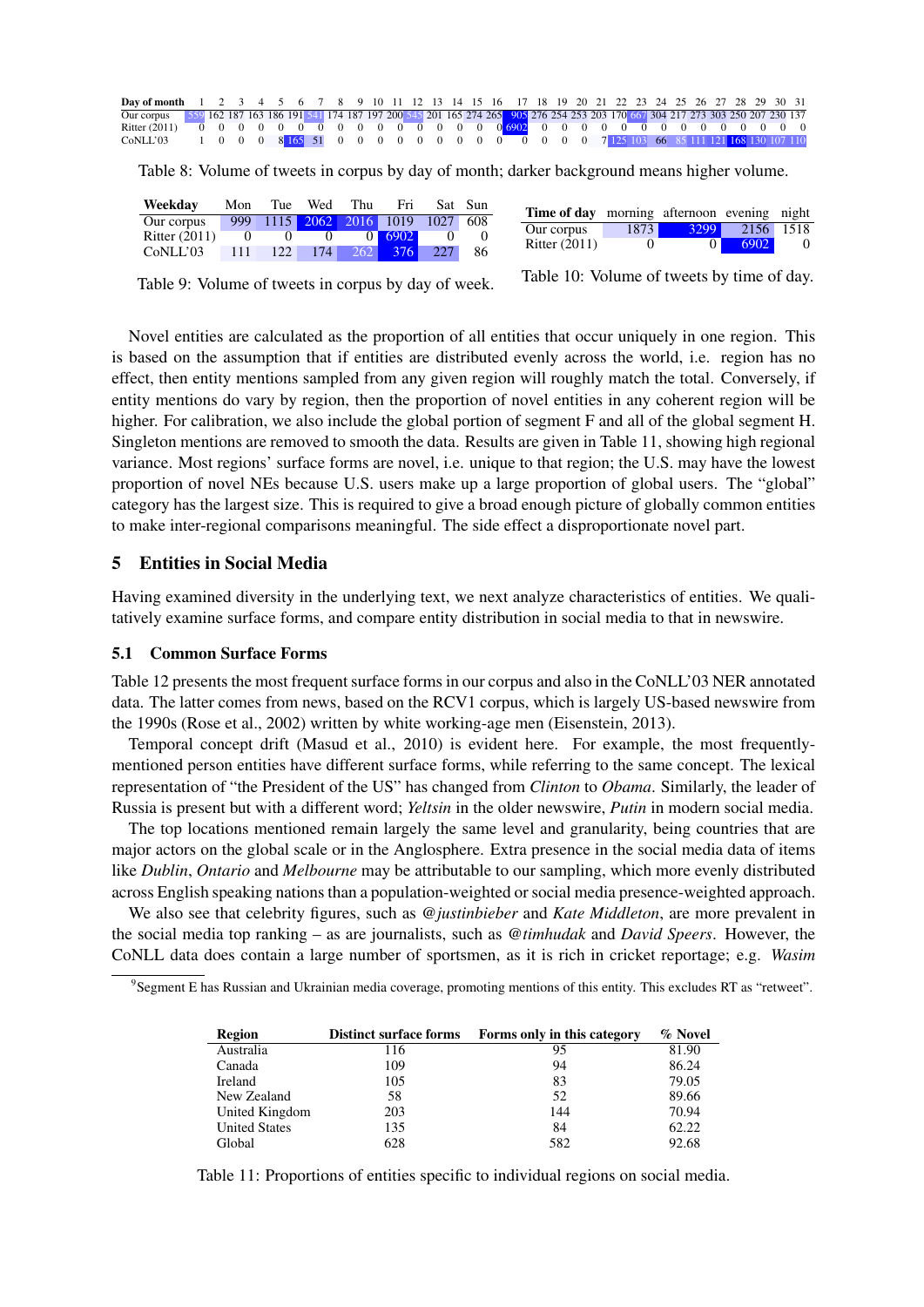| <b>Person</b>            |                     |            | Location             | Organization         |                  |  |  |  |
|--------------------------|---------------------|------------|----------------------|----------------------|------------------|--|--|--|
| Our corpus               | CoNLL'03            | Our corpus | CoNLL'03             | Our corpus           | CoNLL'03         |  |  |  |
| Obama                    | Clinton             | UK         | U.S.                 | Independent          | Reuters          |  |  |  |
| President Obama          | Yeltsin             | Ukraine    | Germany              | <b>Irish News</b>    | U.N.             |  |  |  |
| Kate Middleton           | Arafat              | US.        | Australia            | $RT(Russia Today)^9$ | <b>CHICAGO</b>   |  |  |  |
| @justinbieber            | Lebed               | London     | France               | Twitter              | <b>NEW YORK</b>  |  |  |  |
| Putin                    | Dole                | Canada     | England              | Facebook             | <b>OSCE</b>      |  |  |  |
| <b>JudithCollins</b>     | Wasim Akram         | Iraq       | Russia               | Malaysia Airlines    | <b>NATO</b>      |  |  |  |
| @SimoLove                | Waqar Younis        | Russia     | <b>Britain</b>       | <b>BBC</b>           | Interfax         |  |  |  |
| Prince William           | Mushtaq Ahmed       | Australia  | Italy                | YouTube              | EU               |  |  |  |
| James Foley              | Dutroux             | Irish      | China                | Reuters              | Barcelona        |  |  |  |
| Harper                   | Croft               | Gaza       | <b>LONDON</b>        | twitter              | <b>KDP</b>       |  |  |  |
| David Cameron            | Netanyahu           | U.S.       | Spain                | Liverpool            | <b>DETROIT</b>   |  |  |  |
| Cameron                  | <b>Bill Clinton</b> | Dublin     | Japan                | Labour               | <b>USDA</b>      |  |  |  |
| <b>Princess Beatrice</b> | Aamir Sohail        | NZ.        | Sweden               | <b>CNN</b>           | PUK.             |  |  |  |
| Tony Abbott              | Mullally            | Ireland    | Israel               | Arsenal              | <b>MINNESOTA</b> |  |  |  |
| Kate                     | Mother Teresa       | Ontario    | Pakistan             | WorldCup             | <b>BOSTON</b>    |  |  |  |
| @timhudak                | Wang                | Melbourne  | <b>NEW YORK</b>      | Apple                | <b>ST LOUIS</b>  |  |  |  |
| @RossMarowits            | Saeed Anwar         | <b>USA</b> | Iraq                 | UN                   | PHILADELPHIA     |  |  |  |
| <b>NICOLA</b>            | Moin Khan           | China      | Belgium              | Guardian             | <b>TORONTO</b>   |  |  |  |
| @David_Speers            | Salim Malik         | Syria      | London               | Google               | Surrey           |  |  |  |
| Zara Phillips            | Rubin               | Scotland   | <b>United States</b> | EU                   | European Union   |  |  |  |

Table 12: Top 20 most frequent surface forms of each entity type, in the CoNLL'03 data (newswire from RCV1) and from our Twitter data.



Figure 1: Frequency-Rank curve for entities in CoNLL'03 data.



*Akram* and *Moin Khan*. This may be attributable to the specific social stratification of the newswire subsample found in the CoNLL data; i.e., it covers little outside of global and business affairs, and only one sport. Alternatively, a cricket championship may have been underway during the narrow date range from which this data was sampled. In any event, one would not expect these names to occur in modern datasets. Further, context around cricketers probably makes poor training examples for general Person entities. In contrast, social media data focuses on a broad range of popular figures and even personal names not found in the public sphere (like *NICOLA*).

Regarding organizations, both datasets are rich in sports clubs, with the typical location/organization metonymy found in that regard (e.g. *DETROIT* can refer to a place or sports club). The CoNLL data is rich in major league baseball data, but poor in its editorial reportage, explaining the high incidence of U.S. sport club mentions but with no frequent baseball personalities. BTC data includes large social media and other internet-based enterprises among its most frequently mentioned organizations. Both datasets also frequently discuss news outlets, possibly due to self-promotion in their own coverage.

#### 5.2 Surface Form Distribution

The frequencies of entity mentions can be used to describe the corpus. We measure frequency-rank curves over the Broad Twitter Corpus and compare them to newswire data (the CoNLL'03 dataset). Frequency rank curves for all three entity types are shown in Figures 1 and 2.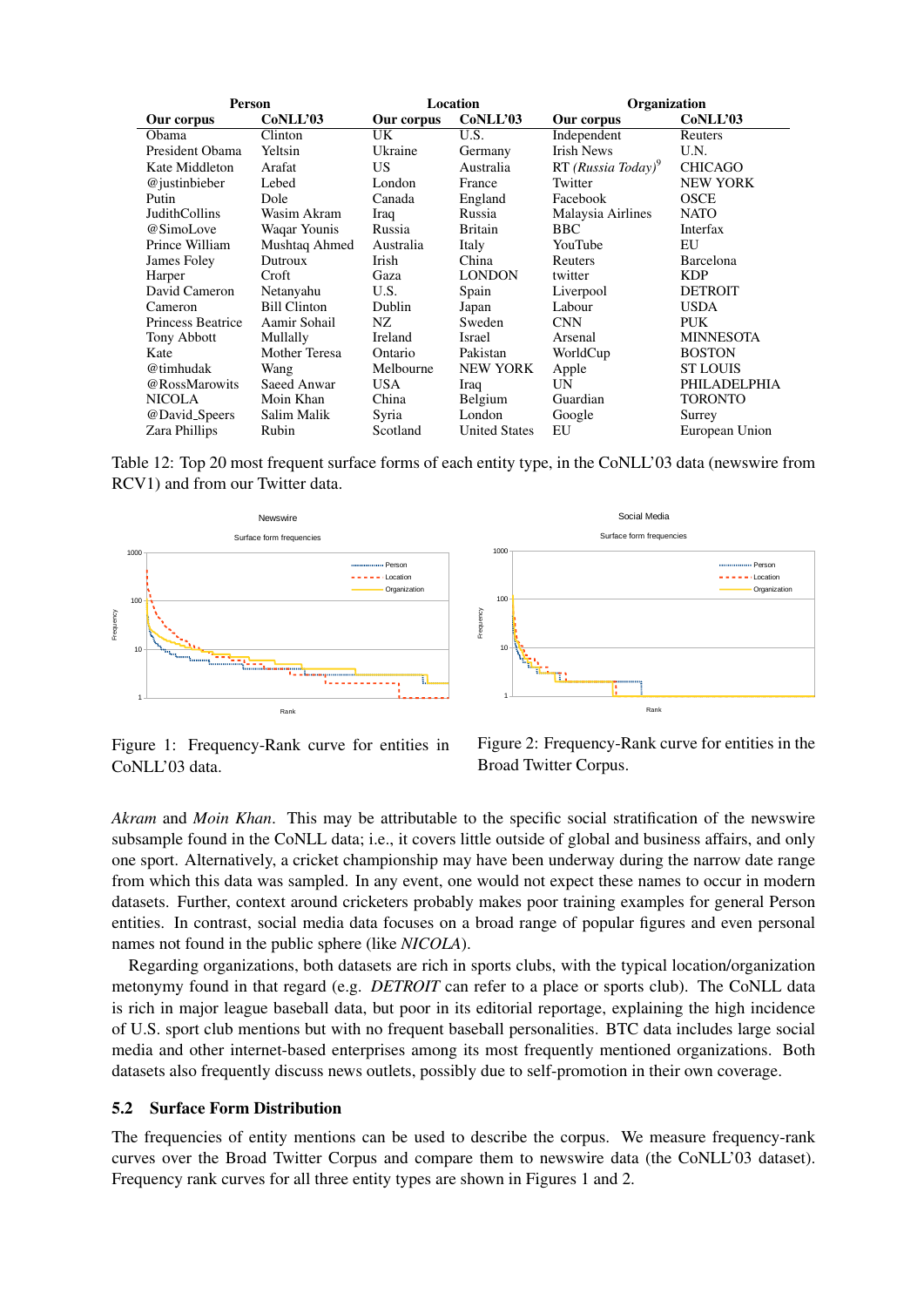|                 | Social media |          |                     | <b>Newswire</b> |          |                     |
|-----------------|--------------|----------|---------------------|-----------------|----------|---------------------|
|                 | Person       | Location | <b>Organization</b> | Person          | Location | <b>Organization</b> |
| Total weight    | 5 2 7 1      | 3 1 1 4  | 3.732               | 10 053          | 10.572   | 9 2 6 8             |
| h-index         |              |          | 14                  |                 | 44       | 23                  |
| Tail weight     | 5 0 4 8      | 2.547    | 3 2 6 3             | 9 3 9 9         | 6 0 9 8  | 8425                |
| Head proportion | $4.23\%$     | 18.21%   | $12.57\%$           | 6.51\%          | 42.32%   | 9.10%               |

Table 13: Measuring the contribution of the head of entity surface form frequency/rank curve.

In a corpus covering a very narrow topic range, one might expect a small range of entities to be mentioned frequently, and comprise the majority of entity mentions in that corpus. This could be called head-heavy, as the entity mention frequency mass is concentrated in the head of the curve, not the tail. To measure the head-heaviness of these distributions, we first determine the h-index for each entity class (i.e. the lowest entity frequency that is larger than the number of times it is seen) and use this to bisect the curve into head and tail. The frequency mass of the head is then measured as a proportion of the whole. Results are given in Table 13, without disambiguating metonymies. Note that, while in general the head makes up for fewer of the entities in social media when compared to newswire, this is not the case for organization entities. These are slightly more diverse in newswire, with the mass of the head making up only 9.1% of all mentions, compared to 12.57% in tweets. This may be due to the focus on major league baseball teams in the news data.

# 6 Conclusion

Social media is an important resource and presents many challenges, though the paucity and bias of existing datasets hampers NER research in this text type. This paper presents a large, high-quality corpus for social media that addresses these problems, and demonstrated the breadth and quality of the annotated data. The dataset can be freely downloaded from http://www.gate.ac.uk/wiki/broad-twitter-corpus.html, including both all original text (under Twitter license) and also tools for reconstructing the annotated corpus.

### Acknowledgements

We are grateful to all our annotators, including among others Dominic Rout, Diana Maynard, Konstantin Yershov, Marta Sabou, Roland Roller, Michał Łukasik, Johann Petrak, Patrick Paroubek, Nattapong Sanchan, Gerhard Wohlgennant, Adam Funk, Amel Fraisse, Arno Scharl, and our many crowd workers across the globe. Alan Ritter of Ohio State University gave us excellent help with references to the original JSON for the 2011 corpus, pivotal to our analyses. Graham Dove of Aarhus University gave tips for our visualisations, which benefit both us and hopefully the reader. This research was supported by the EU under FP7 grant No. 611223, PHEME, and by the UK EPSRC under the CHIST-ERA scheme from grant No. EP/K017896/1, uComp.

### References

- Omar Alonso and Matthew Lease. 2011. Crowdsourcing for information retrieval: principles, methods, and applications. In *Proceedings of the 34th international ACM SIGIR conference on Research and development in Information Retrieval*, pages 1299–1300. ACM.
- Krisztian Balog, Yi Fang, Maarten de Rijke, Pavel Serdyukov, and Luo Si. 2012. Expertise retrieval. *Foundations and Trends in Information Retrieval*, 6(2–3):127–256.
- Kurt Bollacker, Colin Evans, Praveen Paritosh, Tim Sturge, and Jamie Taylor. 2008. Freebase: a collaboratively created graph database for structuring human knowledge. In *Proceedings of the 2008 ACM SIGMOD international conference on Management of data*, pages 1247–1250. ACM.
- Kalina Bontcheva, Leon Derczynski, Adam Funk, Mark A. Greenwood, Diana Maynard, and Niraj Aswani. 2013. TwitIE: An Open-Source Information Extraction Pipeline for Microblog Text. In *Proceedings of the International Conference on Recent Advances in Natural Language Processing*. Association for Computational Linguistics.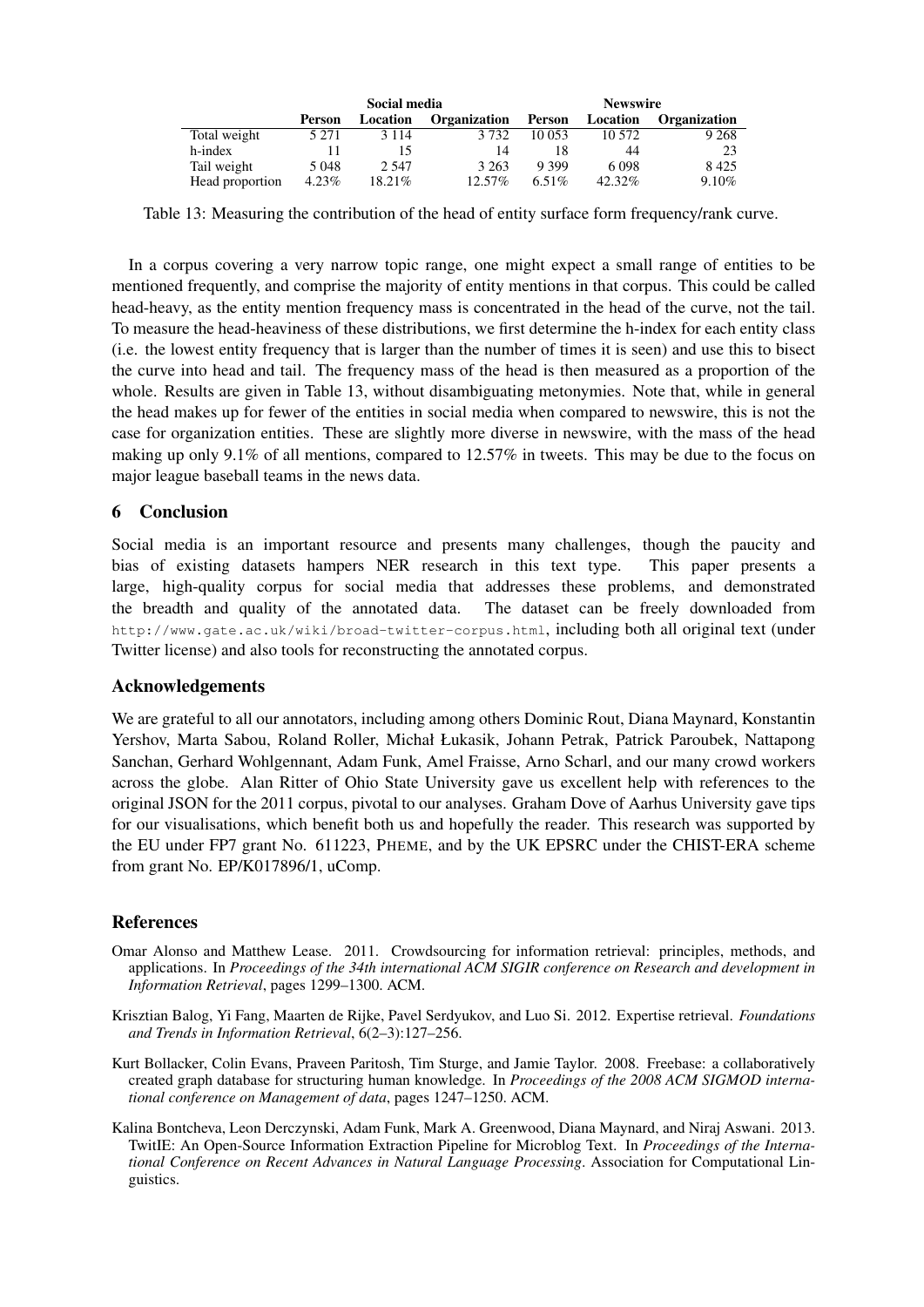- Kalina Bontcheva, Leon Derczynski, and Ian Roberts. 2014a. Crowdsourcing named entity recognition and entity linking corpora. *The Handbook of Linguistic Annotation (to appear)*.
- Kalina Bontcheva, Ian Roberts, Leon Derczynski, and Dominic Rout. 2014b. The GATE Crowdsourcing Plugin: Crowdsourcing Annotated Corpora Made Easy. In *Proceedings of the 14th Conference of the European Chapter of the Association for Computational Linguistics (EACL)*. Association for Computational Linguistics.
- Chris Callison-Burch and Mark Dredze. 2010. Creating speech and language data with Amazon's Mechanical Turk. In *Proceedings of the NAACL HLT 2010 Workshop on Creating Speech and Language Data with Amazon's Mechanical Turk*, pages 1–12.
- Munmun De Choudhury, Scott Counts, Eric Horvitz, and Michael Gamon. 2013. Predicting depression via social media. In *Proceedings of ICWSM*. AAAI, July.
- Glen Coppersmith, Mark Dredze, and Craig Harman. 2014. Quantifying mental health signals in Twitter. In *Associational for Computational Linguistics Workshop of Computational Linguistics and Clinical Psychology*.
- Leon Derczynski, Diana Maynard, Giuseppe Rizzo, Marieke van Erp, Genevieve Gorrell, Raphael Troncy, and ¨ Kalina Bontcheva. 2015. Analysis of named entity recognition and linking for tweets. *Information Processing and Management*, 51:32–49.
- Diellel Eddine Difallah, Gianluca Demartini, and Philippe Cudré-Mauroux. 2013. Pick-a-crowd: tell me what you like, and I'll tell you what to do. In *Proceedings of the 22nd international conference on World Wide Web*, pages 367–374. ACM.
- Jacob Eisenstein, Brendan O'Connor, Noah Smith, and Eric P. Xing. 2010. Discovering sociolinguistic associations with structured sparsity. In *Proceedings of the Annual Meeting of the Association for Computational Linguistics*.
- Jacob Eisenstein. 2013. What to do about bad language on the internet. In *Proceedings of NAACL-HLT*, pages 359–369.
- Tim Finin, Will Murnane, Anand Karandikar, Nicholas Keller, Justin Martineau, and Mark Dredze. 2010. Annotating named entities in Twitter data with crowdsourcing. In *Proceedings of the NAACL HLT 2010 Workshop on Creating Speech and Language Data with Amazon's Mechanical Turk*, pages 80–88.
- Hege Fromreide, Dirk Hovy, and Anders Søgaard. 2014. Crowdsourcing and annotating NER for Twitter #drift. In *Proceedings of LREC*, pages 2544–2547. European Language Resources Association.
- Dirk Hovy, Taylor Berg-Kirkpatrick, Ashish Vaswani, and Eduard Hovy. 2013. Learning whom to trust with MACE. In *Proc. of NAACL-HLT*, pages 1120–1130.
- Eduard Hovy. 2010. Annotation. In *Tutorial Abstracts of ACL*.
- Yuheng Hu, Kartik Talamadupula, Subbarao Kambhampati, et al. 2013. Dude, srsly?: The surprisingly formal nature of Twitter's language. *Proceedings of ICWSM*.
- Chris Kedzie, Kathleen McKeown, and Fernando Diaz. 2015. Predicting salient updates for disaster summarization. In *Proceedings of the 53rd Annual Meeting of the Association for Computational Linguistics*, volume 1, pages 1608–1617. Association for Computational Linguistics.
- Dennis Kergl, Robert Roedler, and Sebastian Seeber. 2014. On the endogenesis of Twitter's Spritzer and Gardenhose sample streams. In *Advances in Social Networks Analysis and Mining (ASONAM), 2014 IEEE/ACM International Conference on*, pages 357–364. IEEE.
- Shashank Khanna, Aishwarya Ratan, James Davis, and William Thies. 2010. Evaluating and improving the usability of Mechanical Turk for low-income workers in India. In *Proceedings of the first ACM symposium on computing for development*. ACM.
- Xiaohua Liu, Shaodian Zhang, Furu Wei, and Ming Zhou. 2011. Recognizing named entities in tweets. In *Proceedings of the 49th Annual Meeting of the Association for Computational Linguistics: Human Language Technologies*, pages 359–367.
- Marco Lui and Timothy Baldwin. 2012. langid.py: An off-the-shelf language identification tool. In *The 50th Annual Meeting of the Association for Computational Linguistics*, volume 4, pages 25–30. ACL.
- Walid Magdy and Tamer Elsayed. 2016. Unsupervised adaptive microblog filtering for broad dynamic topics. *Information Processing & Management*, 52(4):513–528.